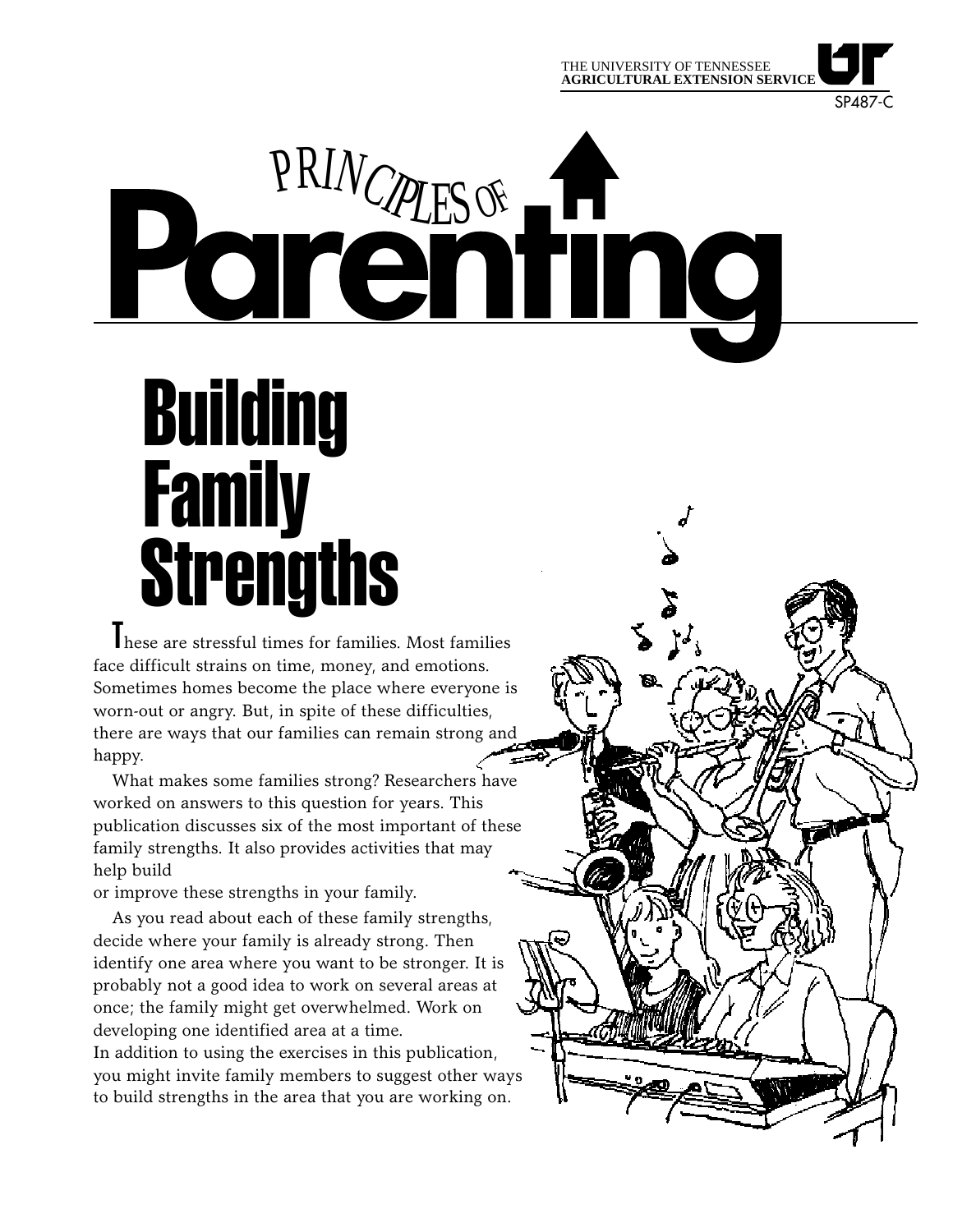#### **Family Strength 1: Caring And Appreciation**

Families are strengthened by expressions of caring and appreciation. Even when a family member makes many mistakes, members of strong families find ways to encourage and support each person.

Strong families notice and share positive aspects of each other. For example, they pay attention to another person's polite behavior or something nice he or she did or said. They notice the talents, skills, achievements, special qualities, and characteristics that make the other person unique. You might show appreciation by writing short love notes about one of these things, and put the note under the person's pillow, or in a backpack, briefcase, or purse. Write something like "Emily, I'm proud of you for working so hard on your homework. Love, Dad."

Giving time is an important way of showing caring and appreciation. Children want parents to be available—to have time, to show interest, to do things with them, and to talk with them. A strong family finds that opportunities for quality time occur as they spend quantity time together. Eating meals together, sharing joys and defeats, working together, making treats together, and watching movies or playing games are examples of shared activities. Some families even schedule one evening every week for special family activities.

Physical expressions are good ways of showing affection, love, and appreciation. Small children often like to snuggle with their parents. A quick pat, a hug, a kiss, a handclasp, or an arm around the shoulder can say a lot to people of all ages.

Consider making gift certificates for each other. Be sure to follow through and do what the certificate promises.

Good manners and everyday



courtesy to a child or a spouse lets the person know that he or she matters. Ask children and other family members to do things rather than demand that they do them. Compliment good behavior. Thank family members for their efforts. Ask for opinions. Listen to comments. Avoid saying anything that is critical or unkind.

#### **Family Strength 2: Commitment**

Members of strong families are committed to the family. They value the things that make their family special. Even when times are hard, they work on problems together.

One way to build family

п

٠ ∎ ŧ r

Z

g

W ū ν . . .

commitment is to practice family traditions. A family tradition is any activity or event that occurs regularly and holds special meaning for that family. The tradition may be as simple as stories and prayers before bedtime, Saturday morning pancakes, or as elaborate as an annual big vacation. Because these traditions have meanings that are special to the family, they create feelings of warmth, closeness, and specialness. Traditions can build a feeling of stability and safety for family members.

One way to build family loyalty and commitment is to compile a family history. Ask

O CHORES

THIS CERTIFICATE ENTITLES

YOU NOT TO DO YOUR CHORES ANY ONE NIGHT THIS WEEK.

your Enother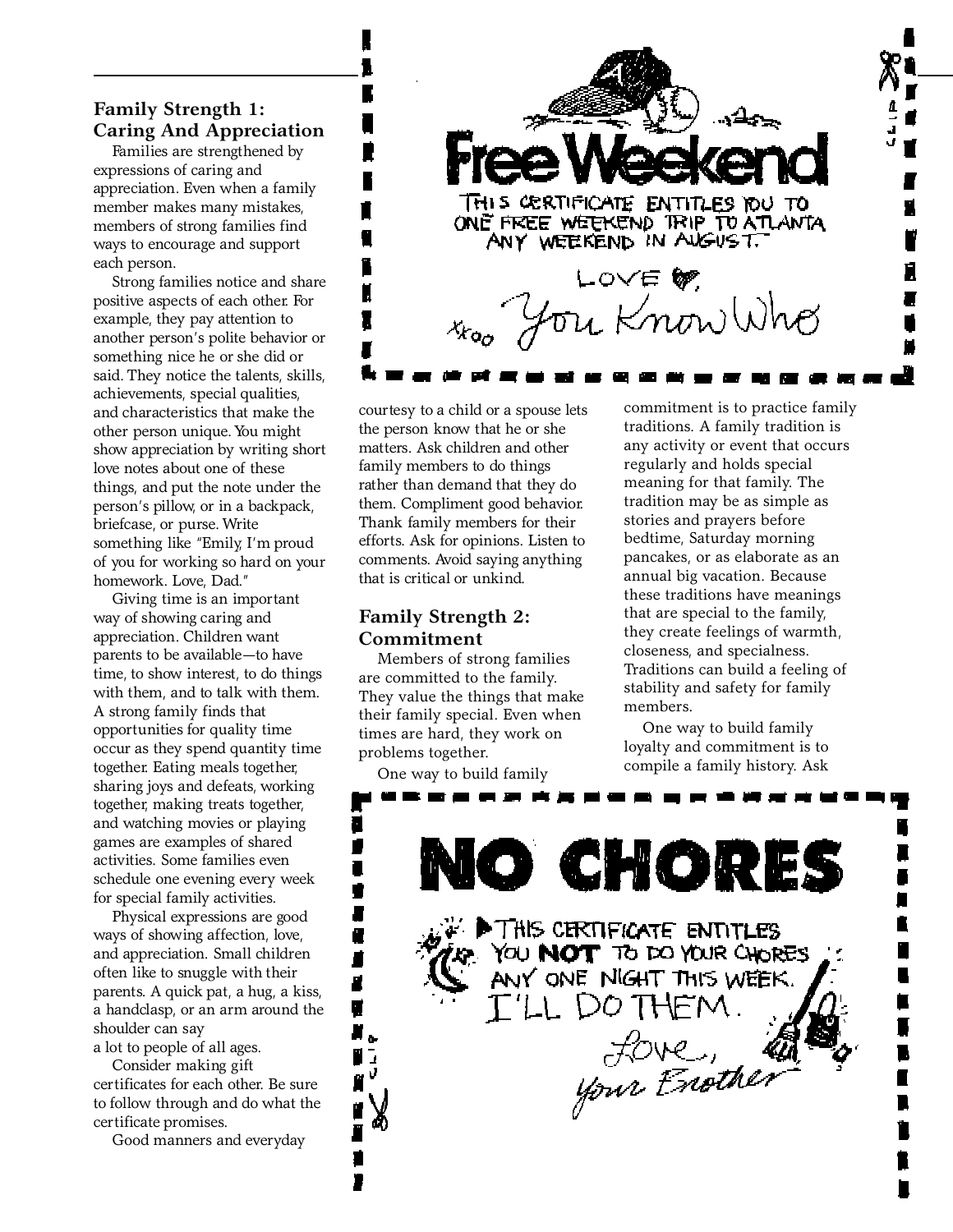older relatives to talk about their lives. Their stories contain a glimpse

of their personalities and strengths. Learn about your family's heritage. Discover what country your ancestors came from, when they lived, how they lived, and what they did for a living. Find books, magazines, tapes, films, or pictures that relate to

the countries your ancestors lived in and the things people did in those countries.

#### **Family Strength 3: Communication**

Strong families communicate. They talk. They share themselves. They share their feelings, hopes, dreams, fears, joys, sorrows, experiences, growth, and needs. They take the time to listen and respond to what others have to say. There are a number of things that can improve family communication.

Make time to talk. It is especially important to talk about feelings. You may decide to turn off the TV so the family can talk. Talk about feelings and experiences while driving in the car, while sharing household chores, or before bedtime. You can encourage family members to share by saying, "Tell me more." "Wow. That must have been exciting (frightening, etc.)." "What was the best part of the day for you?"

You might try playing a talking game. Write down on small pieces of paper questions about topics important to your family. Questions might range from "What age would you like to be and why?" and "What animal would you like to be?" to more

serious questions like "Do you think it is ever all right to tell a lie?"

Make the questions appropri-

ate for the ages of the family members. Place the questions in a box and have each person draw out a sheet of paper and respond to the question. This game can be played at dinnertime or during special times set aside for talking.

When your family has a problem, make suggestions that are kind and helpful. Try to suggest actions that you or others could take to improve the situation or solve the problem. If you criticize another person's actions without helping that person come up with an alternative, he or she may feel frustrated and helpless.

Be a good listener. Listening to what others say and feel is one of the most powerful ways of showing love. To be good listeners we often must set aside our lectures and really try to understand from the point of view of the other person. The goal is simply to hear, understand, and accept the other person's feelings and views.

The other person may feel understood if you say to him or her, "It sounds like you feel [describe what you think the person feels]. Is that right?" The other person can then say if he or she was correctly understood. Real acceptance and understanding take patience and active listening. Other ideas on effective listening are available in Extension Circular HE-682 in this series, "Being Understanding: A Key To Developing Healthy Children."

#### **Family Strength 4: Community And Family Ties**

Strong families draw on other people and institutions for support. If they have a hard time dealing with a problem, they are willing to seek outside help. Strong families also tend to be

closely involved with the schools, churches, and local organizations that promote the well-being of

the community and the individual.

Ties with relatives, neighbors, and friends are especially important. Busy schedules can make

it hard to spend time with people outside the family. But relationships can sometimes be kept up by having family members write brief notes. Or the family can make it a special point to visit with certain people.

Helping people in need—in our own extended families, in our neighborhoods, and in our communities—can be very rewarding. A family might choose an elderly person or couple who need help with raking leaves, caring for a lawn or garden, or cleaning or repairing a house. They might read to someone.



PRINCIPLES OF PARENTING